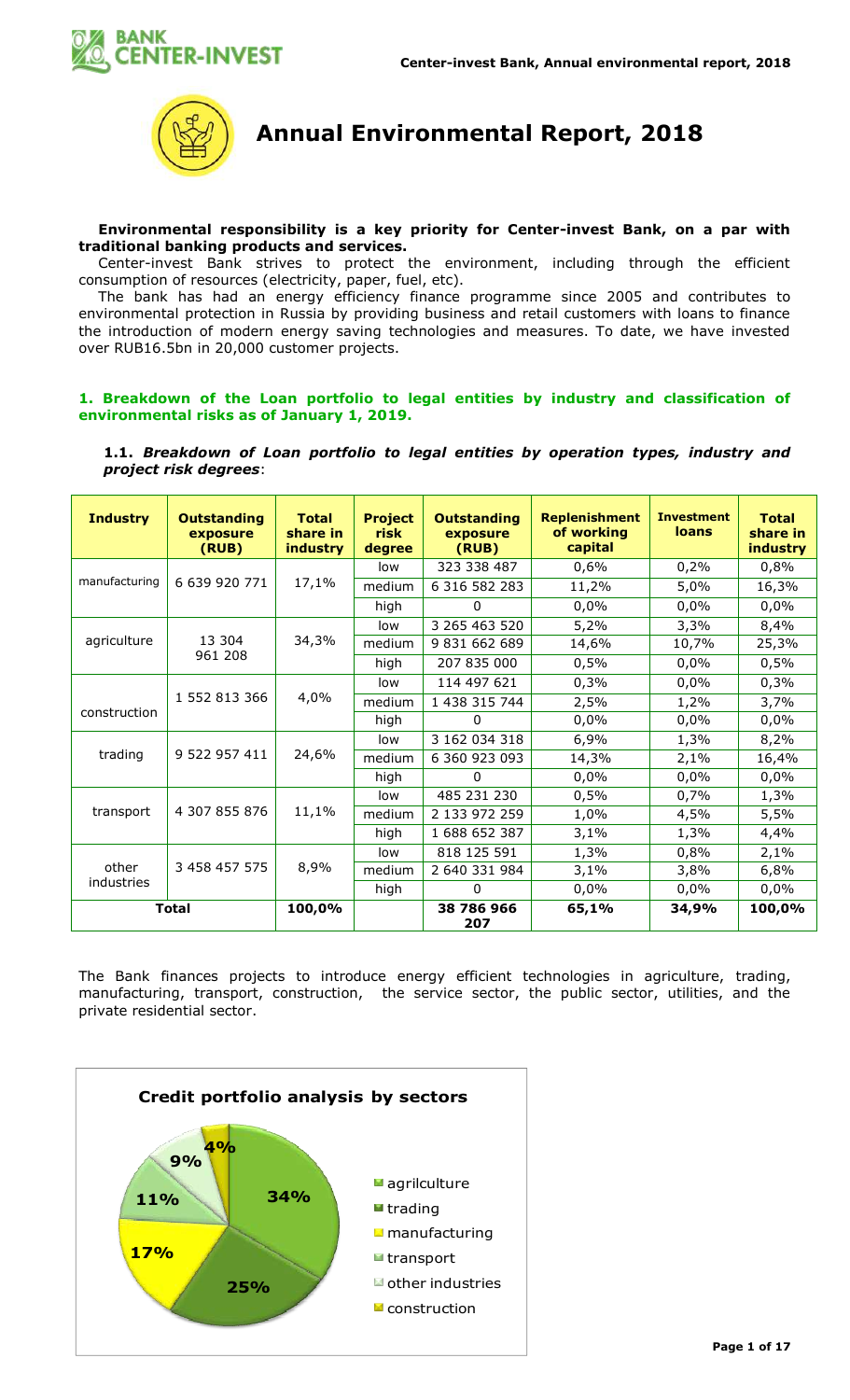

# *1.2. Credit portfolio structure by environmental, social and project risk degrees:*

| <b>Risk</b><br>degree | Environmental risk,<br>outstanding<br>exposure (RUR) | <b>Share</b> | Social risk,<br>outstanding exposure<br>(RUR) | <b>Share</b> | Project risk,<br>outstanding<br>exposure (RUR) | <b>Share</b> |
|-----------------------|------------------------------------------------------|--------------|-----------------------------------------------|--------------|------------------------------------------------|--------------|
| low                   | 24 306 564 650,03                                    | 62,7%        | 24 148 491 136                                | 62,3%        | 8 168 690 768,02                               | 21,1%        |
| medium                | 11 647 245 648,18                                    | 30,0%        | 10 161 172 453                                | 26,2%        | 28 721 788 051,62                              | 74,1%        |
| high                  | 2 833 155 908,72                                     | 7,3%         | 4 477 302 619                                 | 11,5%        | 1 896 487 387,29                               | 4,9%         |



| <b>Ecological</b><br>risk level | Social<br>risk level | Amount<br>(RUB)   | <b>Share</b> |
|---------------------------------|----------------------|-------------------|--------------|
| low                             | low                  | 21 999 463<br>062 | 56,72%       |
| low                             | medium               | 1 937 880 453     | 5,00%        |
| low                             | high                 | 369 221 135       | 0,95%        |
| medium                          | low                  | 2 074 438 766     | 5,35%        |
| medium                          | medium               | 8 003 723 384     | 20,64%       |
| medium                          | high                 | 1 569 083 498     | 4,05%        |
| high                            | low                  | 74 589 308        | 0,19%        |
| high                            | medium               | 219 568 616       | 0,57%        |
| high                            | high                 | 2 538 997 985     | 6,55%        |



The following diagram presents groups of high project risk customers by industries.

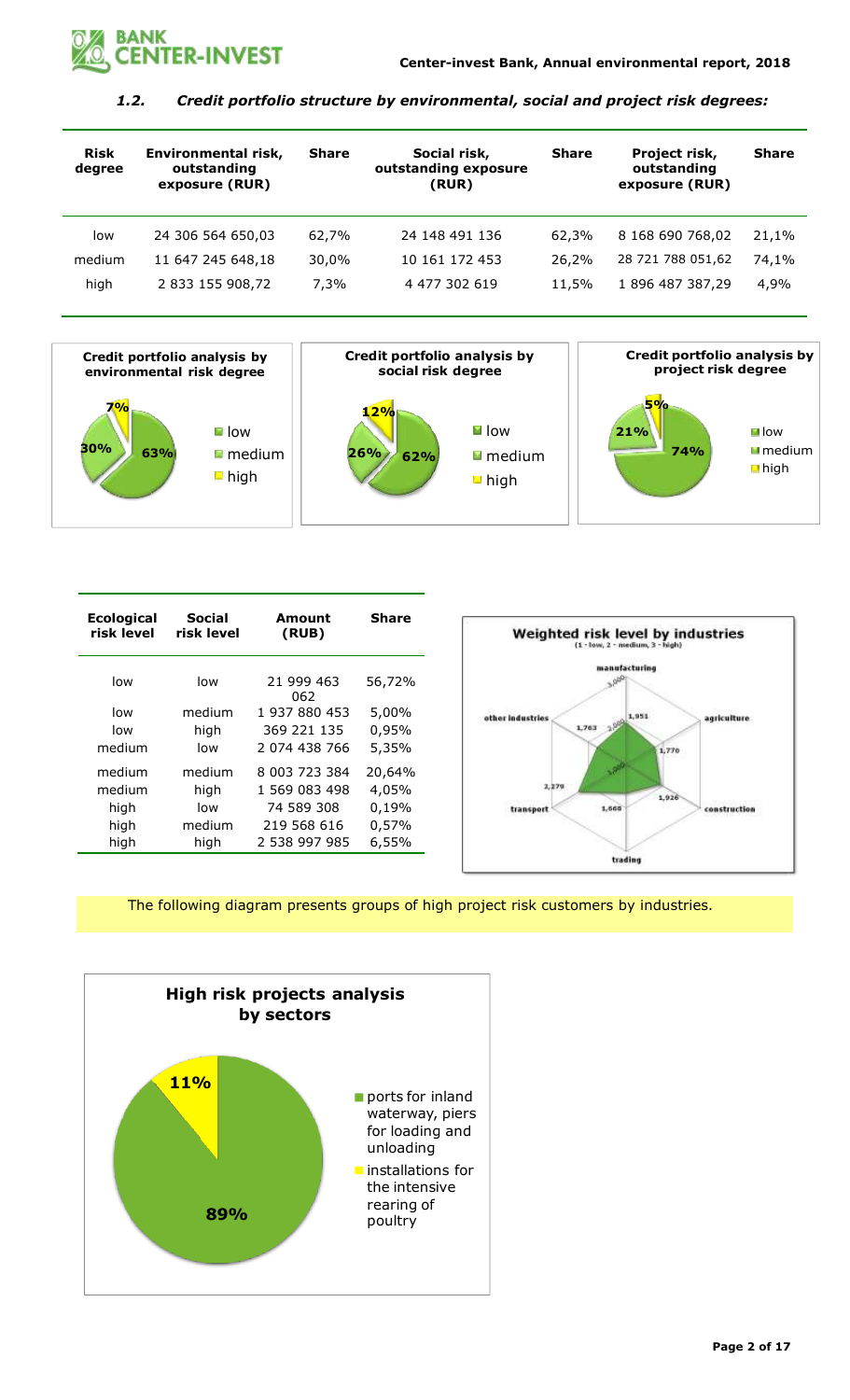

#### **2. Describe how the environmental procedures were included in the operation approval process:**

Center-invest Bank recognises that environmental and social sustainability is a fundamental aspect of achieving outcomes consistent with its mission: "Sustainable Bank for southern Russia!"

Environmentally friendly projects that foster environmental and social sustainability are within the highest priorities of the Bank's lending activities. Therefore, a new version of "Environmental and Social Policy" was agreed with the key shareholders and partners of the Bank and approved by the Board of Directors on 06.09.2010 (with amendments issued on 01.02.2011, 11.09.2012, 23.04.2014).

The Environmental and Social policy of Center-invest Bank (further "Policy") is a key element of the process of decision-making in the Bank related to financing and approval of projects and project implementation monitoring.

The key aim of the Policy is to describe the commitments and procedures supporting the generally recognized principles of promotion the" environmentally safe and steady development" in all Bank's operations in the domains of banking, investment, and technical cooperation, as a fundamental aspect of a rational conduct of business.

Policy outlines how the Bank will assess and monitor the environmental and social risks and impacts of its projects, sets minimum requirements for managing environmental and social impacts and risks during the lifetime of financed projects. Center-invest Bank prefers to finance the projects capable of bringing additional environmental and social yields. Special attention is paid to projects including elements aimed at solution of priority environmental and social problems characteristic of the region, where the Bank operates, such as mitigation of the climate change consequences and the corresponding adaptation measures, desertification, preservation of biodiversity, power and resources saving, reduction of the scale of poverty, promotion of good labor conditions, overcoming of social alienation, access to the basic services, equality of sexes, transparency and social development.

The Bank understands the importance of the measures for mitigation of the climate change consequences and corresponding adaptation, and their priority in the context of its operations in the region. It intends to further develop its approach to solution of the climate change problems, especially with regard to reduction of the greenhouse gas emissions, adaptation, use of renewable energy sources, and rising of power efficiency, and to intensify its efforts for solution of these problems within the framework of its operations.

All projects funded by the Bank are subjected to preliminary environmental and social assessment to assist in taking decisions on expediency of financing of a particular activity and, in case of a positive decision, determination of the approach to solution of the environmental and social problems. Such a preliminary social and environmental assessment is a part of the process of general preliminary assessment of the project, which presupposes assessment of the financial, and goodwill risks, and identification of opportunities to improve the environmental or social situation. This preliminary assessment takes into account the nature and the scale of the project, and is commensurate with the level of environmental and social risks and their consequences.

Center-invest Bank may refuse from financing of a proposed project for environmental or social reasons in the events when, for instance, such project does not provide for satisfactory methods of solution of environmental and social problems within the time limits deemed reasonable by the Bank, or when the level of residual consequences is inadmissibly high. There are several types of activities that Center-invest Bank does not finance in accordance with the "Environmental and Social Exclusion List of Center-invest Bank" included as Annex 1 to this Report.

Based on environmental and social criteria, Center-invest Bank classifies the proposed projects by the following categories depending on the level of environmental and social risks: 'A' or 'high-risk', 'B' or 'medium-risk', 'C' or 'low-risk' (Annex 3). This is needed to provide for the scale of the potential environmental and social consequences and problems connected with the proposed projects, and to determine the nature and depth of the required analysis of the environmental and social aspects of each project, the extent of disclosure of information, and cooperation with the interested parties, account taken of the character, the location, the environmental sensitivity, and the scale of the project, as well as the nature and severity of the concomitant environmental consequences and problems. The Bank refers to Category 'A' all projects described in the appended 'Category 'A' Projects', and the projects characterized by a 'high' level of environmental and social risks based on assessment carried out in accordance with the appended 'Criteria of Assessment of Environmental and Social Risks' (Annex 4).

Center-invest Bank will monitor compliance with the environmental and social commitments under the projects. If the results of monitoring show that the project realization circumstances have changed, or that the customer does not comply with its obligations to observe the requirements, the Bank will work out the corrective actions in collaboration with the customer, and/or resort to the appropriate legal remedies provided for in the contractual and legal documents.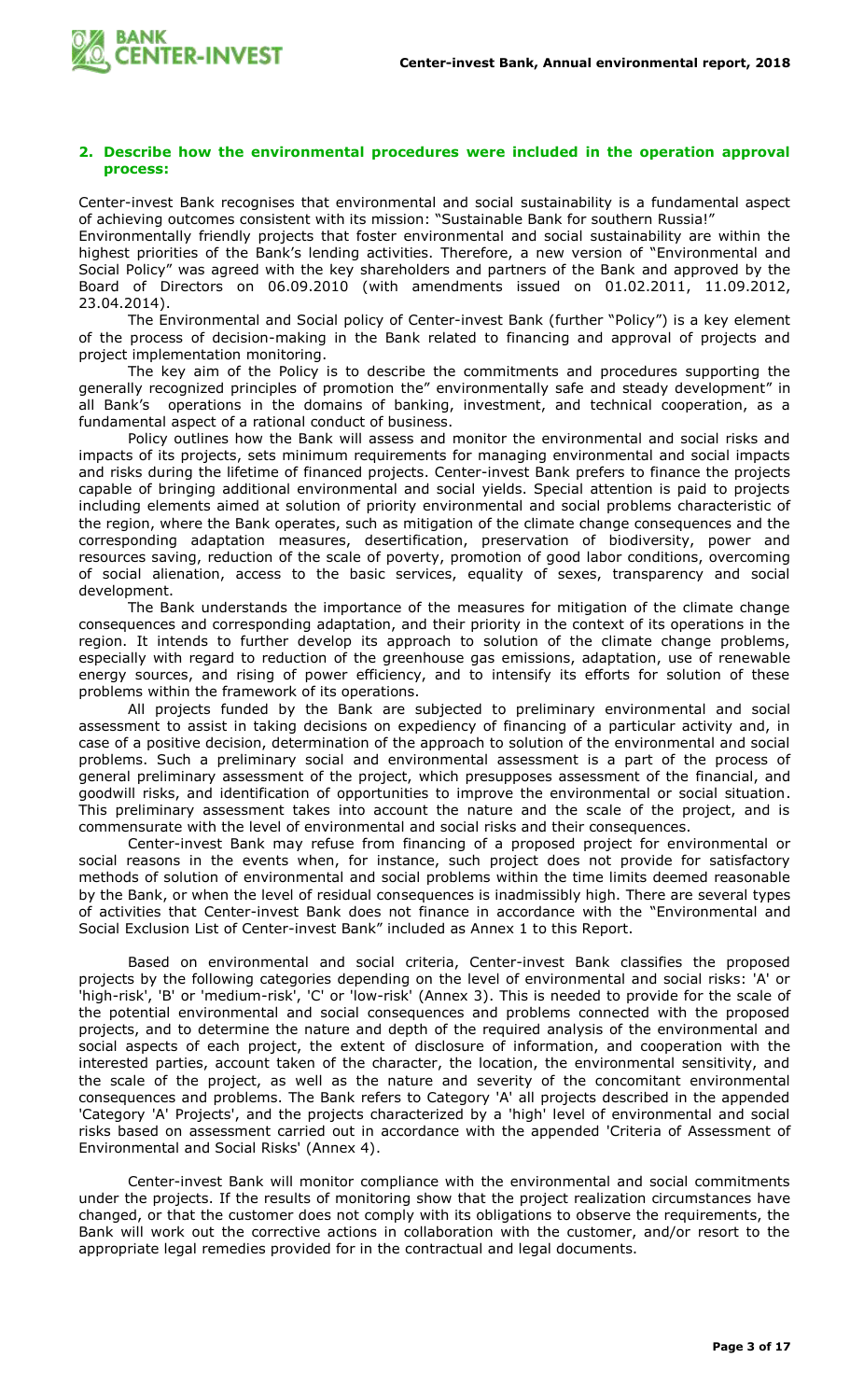

**3. Specify the details of the operations, the execution of which was refused for environmental reasons, in particular because of actual or alleged failure to comply with the Exclusion List:**

No such cases found.

### **4. Specify the details of the operations, the execution of which was refused for environmental reasons, because of failure to comply with the laws on health or safety:**

No such cases found.

#### **5. Specify the details of significant environmental problems connected with the borrowers, during the accounting period. In particular:**

- Accidents / court hearings / lawsuits,
- Cases of non-compliance with the applicable laws on environment protection, heath, or safety, resulting in fines, penalties, or non-compliance rates,
- Cases of non-compliance of the borrowers with the environmental provisions of the agreements signed with the Bank:

No such cases found.

**6. Specify the details of the loans / investments / guarantees, etc. used for financing of environmental improvements, such as greater efficiency of energy utilization, reduction of energy consumption, reduction of volumes of water consumption, switchover to clean technologies, lower payments for the issue of permits, or minimization of fines as a result of environmental improvements:**

According to the results of 2018 the Bank's loan portfolio includes 803 energy efficiency projects for the total amount of RUB1.3bn.

| <b>Industry</b>          | <b>Number</b><br>of<br>projects | <b>Projects amount</b><br>(RUR) | <b>Amount of financing</b><br>(RUR) | <b>Share</b> |
|--------------------------|---------------------------------|---------------------------------|-------------------------------------|--------------|
|                          |                                 |                                 |                                     |              |
| agriculture              | 111                             | 988 110 864                     | 870 034 933                         | 76,4%        |
| production, trading      | 6                               | 81 260 014                      | 56 912 014                          | 5,0%         |
| residential              | 669                             | 177 986 780                     | 177 986 780                         | 15,6%        |
| housing, communal, other | 17                              | 33 760 539                      | 33 760 539                          | 3,0%         |
| Total                    | 803                             | 1 281 118 197                   | 1 138 694 266                       | 100,0%       |

Breakdown of financed energy efficiency projects by industries provided below:

Center-invest Bank's success in financing energy efficiency projects is attributable to the fundamentally new approach that we have developed for our customers in southern Russia: sustainable lending, which combines technical, financial and social engineering.

The list of all energy efficiency projects (except Residential loans portfolio) provided in 2018 with indication of Energy savings (per unit) and Reduction of  $CO<sub>2</sub>$  (tones per annum) is given in Annex 5. Total CO<sub>2</sub> reduction for 2018 equals to 12 610 tons.

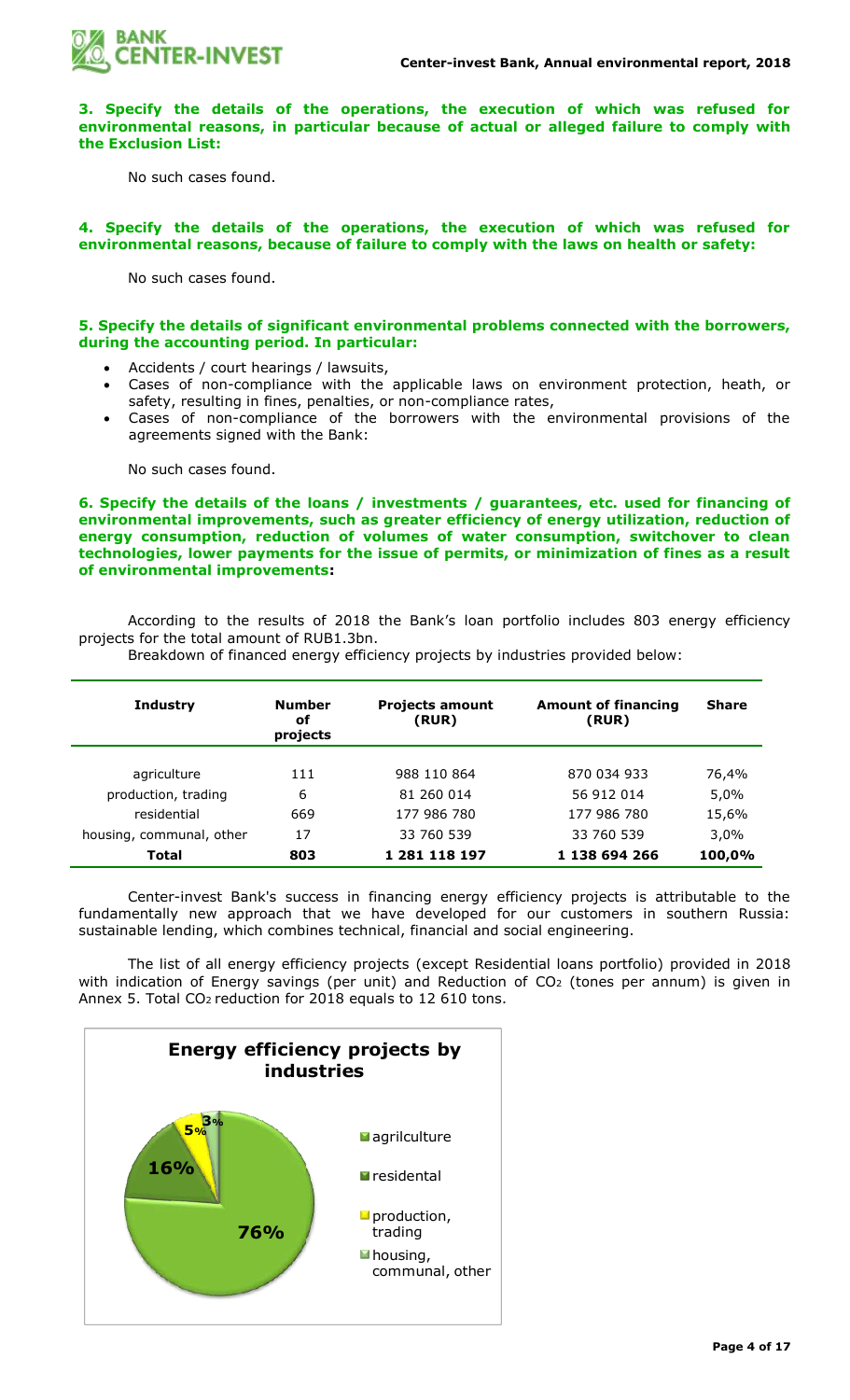

#### **7. Specify the details of the bad debts arising as a result of environmental problems:**

No such cases found.

#### **8. Describe the methods of monitoring of the nature protection activities of the borrowers (e.g. on-site visits by the Bank employees, inspection by the environment protection / sanitary control bodies, copies of new permits, reports of borrowers):**

The Bank supervises over all projects included in its portfolio, in order to secure compliance with the environmental, social, and other requirements for the project. The borrowers are inspected on site, on the quarterly basis, by the employees of the Economic Security Directorate of the Bank, who perform, inter alia, the visual control of the borrower's compliance with the environmental requirements of the Bank. In the event of violations, the Bank chooses the appropriate course of action, and informs the company involved in the project about the need to take the corresponding corrective measures.

#### **9. Specify the surname and the title of the employee(s) responsible for adoption of the environmental procedures:**

Sergey Y. Smirnov – Chairman of the Executive Board of Center-invest Bank - in charge of coordination of the processes used for the adoption of the environmental procedures at Center-invest Bank, Environmental secretary of Center-invest Bank;

Olga E. Fofonova – Head of Taganrog branch

## **10. Specify the difficulties and / or constraints in connection with the adoption of the environmental procedures:**

Main problems:

- low level of environmental awareness of the customers the project sponsors;
- underestimation by them of the importance of the environmental audit for modernization of their productions;
- insufficient information available to the public on the decisions capable of adversely effecting the quality and purity of the environment.

#### **11. Additional «sustainable» information:**

In 2018 Center-invest Bank produced and began implementing its new Strategy for 2019-2021 "ESG Digitalisation of Center-invest Bank's Ecosystem". The bank has long applied environmental, social and governance (ESG) principles in its work. Rather than focusing on immediate profits, the ESG-banking business model, based on effective management of social and environmental risks, allows the bank to achieve sustainable long-term profitability in the transformation economy (constant change amid continual crises).

The Vigeo Eiris rating agency ranks the bank 17th out of 76 European banks that are applying environmental, social and governance models. The Vigeo Eiris rating assesses a bank's social orientation, the extent to which it meets its obligations to society, and the quality and effectiveness of its corporate strategy with regard to social responsibility, responsible business and environmental safety. The assessment didn't take into account individual measures demonstrating the social responsibility of Center-invest Bank, but its complex impact on the society and the environment.

This is in addition to Bank's financial ratings: Ba3 (Stable outlook) from Moody's and A(RU) (Stable outlook) from ACRA,. As well as financial statement and audited reports produced in accordance with the Russian and international standards (audited by PwC), Center-invest Bank publishes Environmental and Social reports in compliance with GRI standards annually.

All above mentioned information is available on Center-invest Bank's corporate website: [www.centrinvest.ru](http://www.centrinvest.ru/)

Bank provides not only commercial loans, but also a support in a technical assistance helping to companies calculates all main project parameters on the pre-financial stage. During the program realization following support could be received by all customers: IFC consultants (2005-2011), MVV decon GmbH (2007-2009), RuSEFF (2012-2014), and bank specialists. For the period of 2005-2014 customers received 42 energy-audits from our partners, and lots of calculations from bank staff. It is a great opportunity both for companies and bank to find and analyse all financial parameters before project implementation. For companies it is a way to check own expectation with independent ones. For Center-invest it is a way to reduce project risk.

In December 2018, at the XVI Russian Bond Congress in St Petersburg, Center-invest Bank received an award for successfully initiating a green loans market in Russia and making a substantial contribution to its subsequent development. The award presented by the National Association of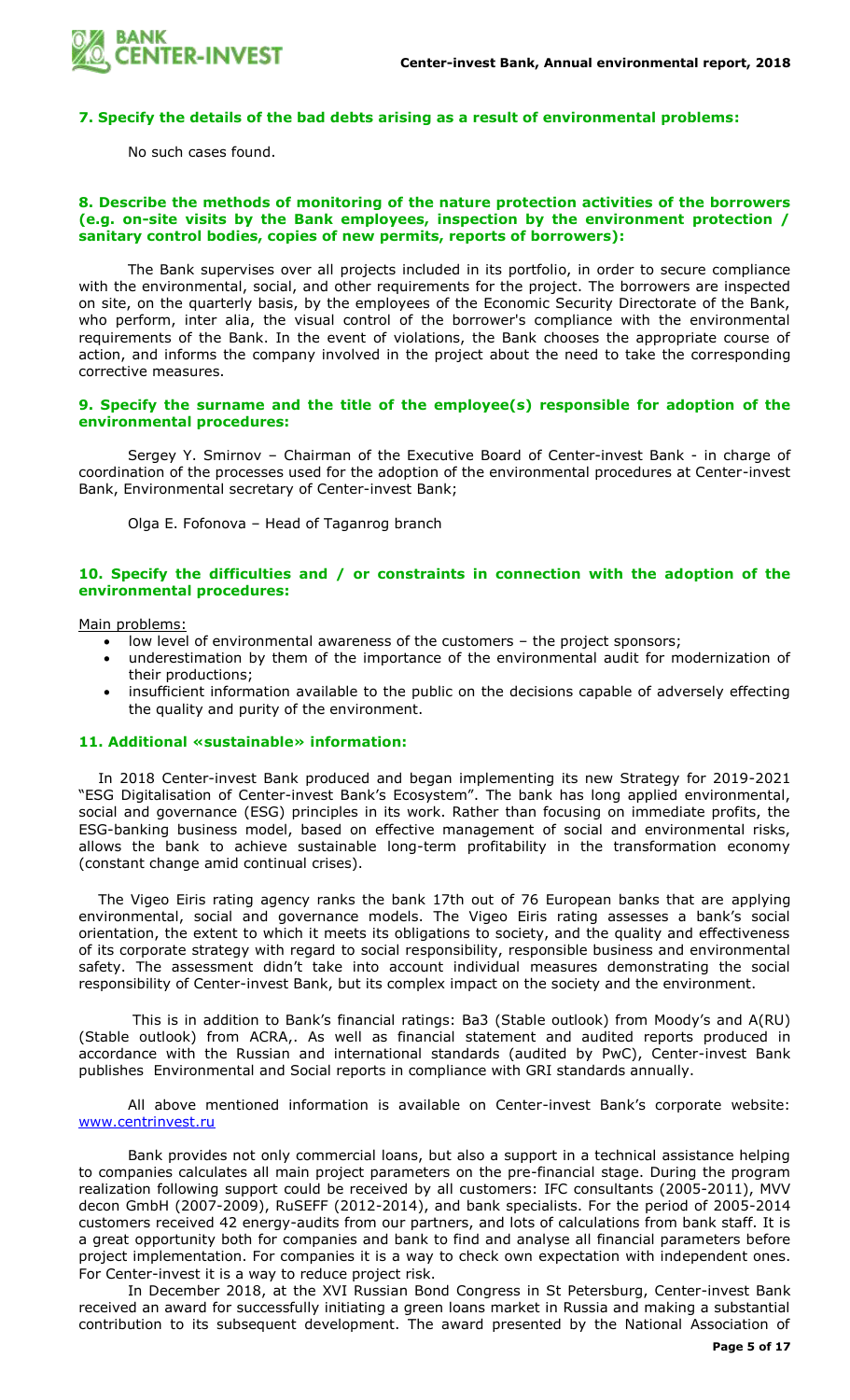

Concessionaires and Long-Term Investors in Infrastructure (NAKDI) and the CBonds Group. Experts from NAKDI were impressed by the quality of Center-invest Bank's corporate standards and its methods for assessing customers' energy efficiency projects prior to lending.

Bank customers may receive loan for energy-efficiency purposes in any from 125 bank offices in Russia. It can be either loan for bakery oven, or harvester combine, or walls insulation in multifamily building, or washing machine with energy class A+. It is taking place because of annual trainings of our loan officers by consultants and bank staff.

Center-invest Bank specialists participate in all main discussions relative to capital repair of multi-family buildings, because bank has a unique experience in financing of home owner associations and housing management companies for the purposes of capital repair of buildings.

The loan programme for the renovation of multifamily residential buildings continues to be popular. Under Russian law, the owners of apartments in these buildings have to pay monthly contributions to a Capital Repairs fund. This Fund is obliged to renovate buildings in accordance with the Regional capital repairs schedule. Center-invest Bank introduced a unique arrangement allowing our customers to take out a loan so that they can renovate their buildings straightaway.

To date, we Bank made 128 loans to homeowners' associations, for a total of RUB193m.

This programme is the only one of its kind in Russia.

The bank's success in financing energy efficiency projects is attributable to a fundamentally new approach: sustainable lending. This approach combines technical, financial and social engineering. In seminars and presentations, Center-invest Bank experts share their unique experience of energy efficiency lending with representatives of Russian government bodies, municipal authorities, and financial institutions from various CIS countries, Eastern Europe, the Middle East, North Africa and BRICS countries.

## **12. Bank's own consumption**

Despite its steady business growth, the bank is continually reducing its energy consumption. In 2018 the bank used 161 tonnes of paper. The bank does not use recycled waste or materials. The bank uses authorised municipal contractors for solid waste disposal.

|                              | 2018                      | 2017                         |
|------------------------------|---------------------------|------------------------------|
| Gasoline (tonnes)            | 146 (4 682 804 MJ)        | 168 (5 388 432 MJ)           |
| Gas (cubic metres)           | 321 (10 915 177 MJ)       | 284 (9 653 132 MJ)           |
| Electricity (kilowatt hours) | 4 439 442 (15 981 991 MJ) | 4 868 818 (17 527 744.80 MJ) |

|                                      | 2018               | 2017               | 2018/2017  |
|--------------------------------------|--------------------|--------------------|------------|
| Waste (tonnes per year)              | 440                | 325                | 35.38%     |
| Gasoline (tonnes per year)           | 146 (4 682 804 MJ) | 168 (5 388 432 MJ) | $-13.10%$  |
| Environmental protection             |                    | 706                | $-30.59\%$ |
| expenditures (RUB, thous.)           | 490                |                    |            |
| Waste water collection and treatment |                    | 175                | 5.71%      |
| (RUB, thous.)                        | 185                |                    |            |
|                                      | 502                | 484                | 3.72%      |
| Waste disposal (RUB, thous.)         |                    |                    |            |

The bank does not conduct any activities involving:

— emissions of greenhouse gases, ozone-depleting substances or other pollutants;

— waste water discharge;

— spills of liquid waste;

— transportation of hazardous waste;

— a harmful impact on biodiversity.

Center-invest Bank shares the values of the World Wildlife Fund (WWF) regarding environmental conservation and protection. We have supported the Earth Hour global movement for several years now: for one hour, the external lights and roof advertising are switched off in Center-invest Bank offices and branches. The event is held in all the areas where the bank operates: Rostov-on-Don, Taganrog, Volgodonsk, Krasnodar, Sochi, Stavropol, Pyatigorsk, Nizhny Novgorod and Moscow.



The bank regularly participates in activities to restore natural habitats. The bank's employees participate in annual bicycle parades and they travel to work by bike. They also take part in regional eco-festivals.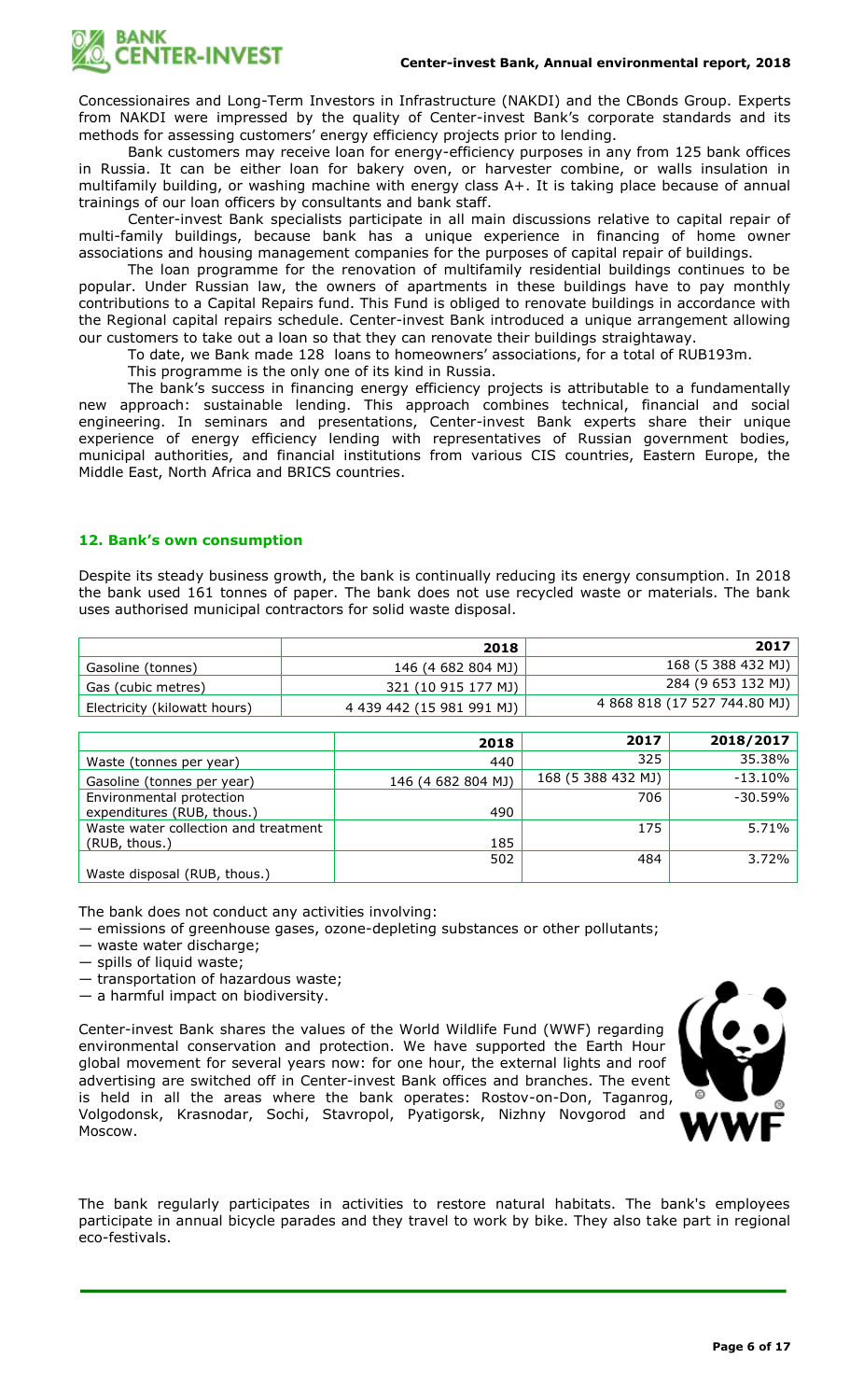

# **Environmental and Social Exclusion List of Center-invest Bank**

Center-invest Bank invariably does not finance, directly or indirectly, any projects that involve the following:

- 1) production or trade in any product or activity deemed illegal under host country laws or regulations or international conventions and agreements, or subject to international phase outs or bans, including:
	- a) production or trade in products containing  $PCBs<sup>1</sup>$ ;
	- b) production or trade in pharmaceutical products, pesticides/herbicides, or other dangerous substances subject to international phase outs or bans  $2$ ;
	- c) production or trade in ozone depleting substances subject to international phase out<sup>3</sup>;
	- d) trade in wildlife or plants or wildlife or plant products regulated under CITES<sup>4</sup>
	- e) transboundary trade in wastes prohibited by international laws<sup>5</sup>.
- 2) production, use or trade in unbonded asbestos fibers and asbestos-containing products  $6$ ;
- 3) activities prohibited by host country legislation or international conventions relating to the protection of biodiversity resources or cultural heritage<sup>7</sup>;
- 4) drift net fishing in the marine environment using nets in excess of 2.5 km in length
- 5) shipment of oil or other hazardous substances in tankers that do not comply with IMO requirements<sup>8</sup>;
- 6) trade in goods without the required export or import licenses or other evidence of authorization of carriage issued by the corresponding export/import or, whenever necessary, transit countries.
- 7) Activities in the nuclear fuel production cycle (uranium mining, production, enrichment, storage or transport of nuclear fuels) and production of or trade in radioactive materials. This does not apply to: the purchase of medical equipment, quality control (measurement) equipment and any equipment where IFC/EBRD consider the radioactive source to be trivial and/or adequately shielded;
- 8) Production of or trade in weapons and munitions (This does not apply to project sponsors who are not substantially involved in these activities. «Not substantially involved» means that the activity concerned is ancillary to a project sponsor's primary operations);
- 9) Production of or trade in alcoholic beverages (excluding beer and wine) (This does not apply to project sponsors who are not substantially involved in these activities. "Not substantially involved" means that the activity concerned is ancillary to a project sponsor's primary operations);
- 10) Production of or trade in tobacco (This does not apply to project sponsors who are not substantially involved in these activities. «Not substantially involved» means that the activity concerned is ancillary to a project sponsor's primary operations);
- 11) Gambling, casinos and equivalent enterprises (This does not apply to project sponsors who are not substantially involved in these activities. «Not substantially involved» means that the activity concerned is ancillary to a project sponsor's primary operations);
- 12) Commercial logging operations for use in primary tropical moist forest;
- 13) Production of or trade in wood or other forestry products other than from sustainably managed forests;
- 14) Production or activities involving harmful or exploitative forms of forced labour/harmful child labour (Forced labour means all work or service, not voluntarily performed, that is extracted from an individual under threat of force or penalty. Harmful child labour means the employment of children that is economically exploitative, or is likely to be hazardous to, or to interfere with, the child's education, or to be harmful to the child's health, or physical, mental, spiritual, moral or social development).
- 15) Pornography and/or prostitution;

 $\overline{a}$ 

16) Racist and/or anti-democratic media.

<sup>&</sup>lt;sup>1</sup> PCBs: Polychlorinated biphenyls are a group of highly toxic chemicals. PCBs are likely to be found in oil-filled electrical transformers, capacitors and switchgear dating from 1950-1985

<sup>&</sup>lt;sup>2</sup> Reference documents are EU Regulation (EEC) No 2455/92 Concerning the Export and Import of Certain Dangerous Chemicals, as amended; UN Consolidated List of<br>Products whose Consumption and/or Sale have been Banned, Withd

WHO Classification of Pesticides by Hazard.<br><sup>3</sup> Ozone depleting substances: Chemical compounds which react with and deplete stratospheric ozone, resulting in widely publicised 'ozone holes'. The Montreal Protocol lists such substances and their target reduction and phase out dates.<br><sup>4</sup> CITES: Convention on International Trade in Endangered Species of Wild Fauna and Flora. A list of CITES listed species is available at<br>www.cites.org

<sup>5</sup> Reference documents are Regulation (EC) No.1013/2006 of 14 June 2006 on shipments of waste; Decision C (2001) 107/Final of the OECD Council concerning the

revision of Decision C(92)39/Final on the control of transboundary movements of wastes destined for recovery operations; Basel Convention on the Control of<br>Transboundary Movements of Hazardous Wastes and their Disposal of

<sup>&</sup>lt;sup>7</sup> Relevant international conventions include, without limitation: Convention on the Conservation of Migratory Species of Wild Animals (Bonn Convention); Convention on<br>Wetlands of International Importance, especially as W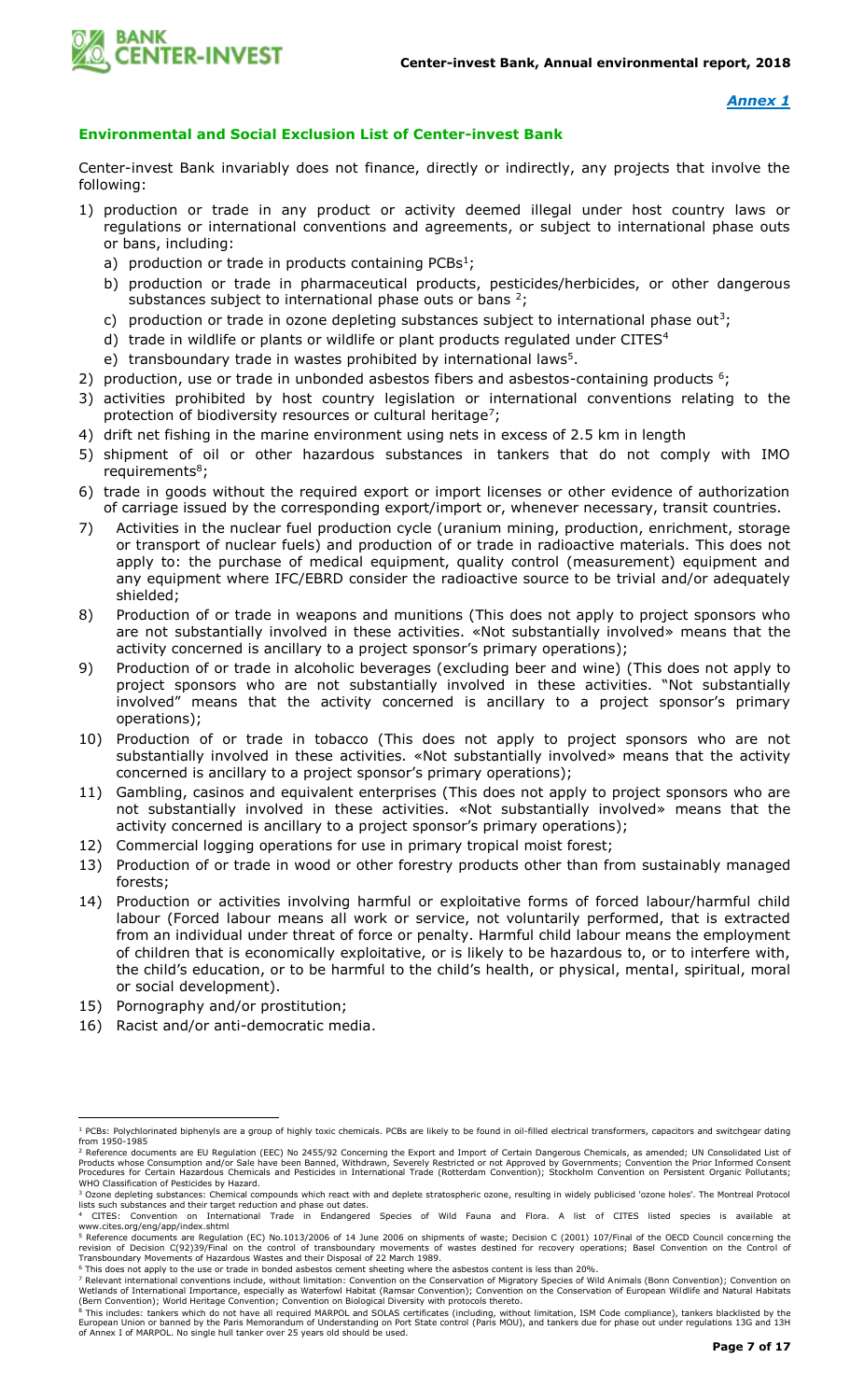

When financing micro-finance activities, FIs will also apply the following additional exclusions:

- a) Production, trade, storage, or transport of significant volumes of hazardous chemicals, or commercial scale usage of hazardous chemicals. Hazardous chemicals include gasoline, kerosene, and other petroleum products;
- b) Production or activities that impinge on the lands owned, or claimed under adjudication, by Indigenous Peoples, without full documented consent of such peoples.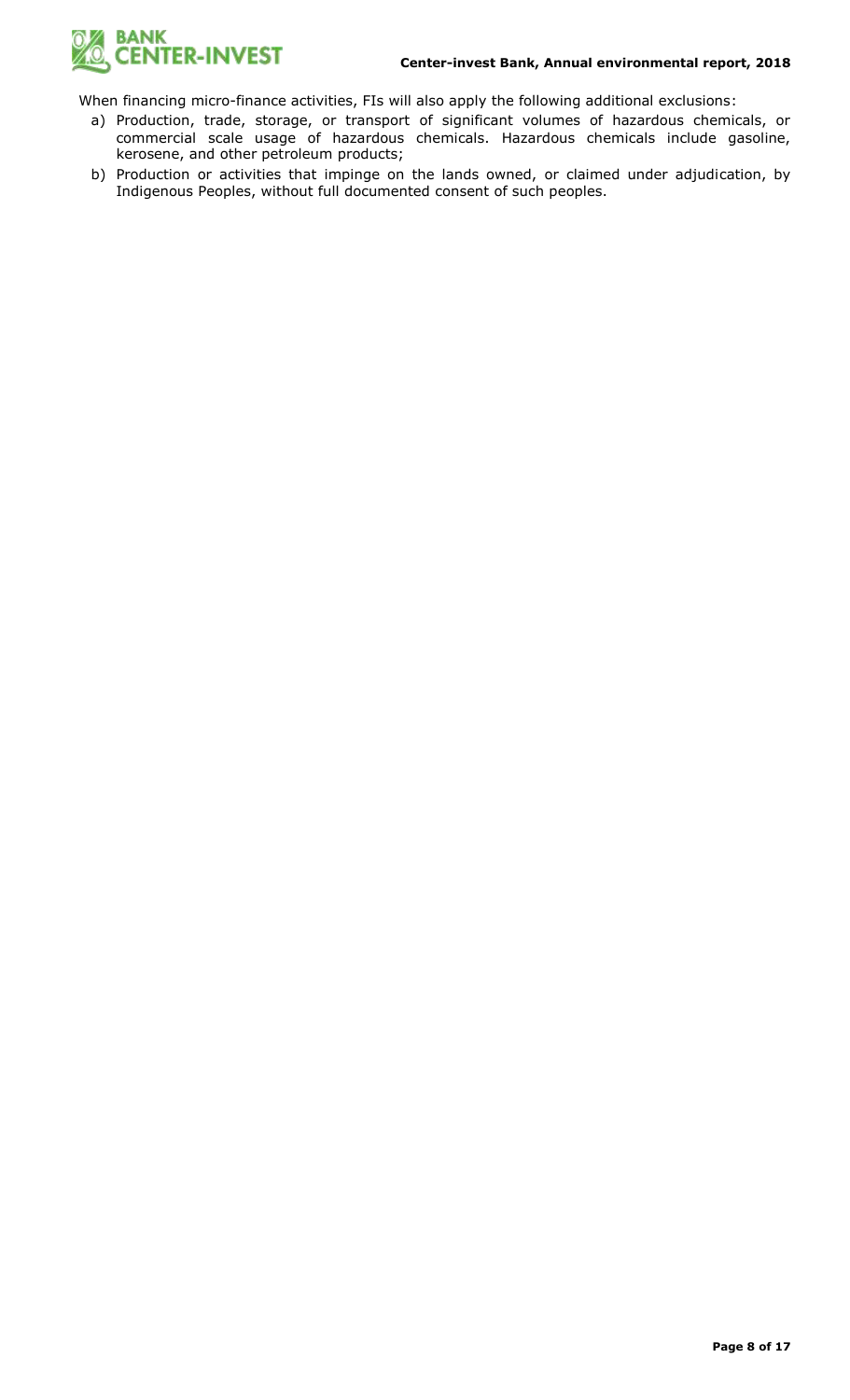

## **Category 'A' Projects**

This list refers to projects of new construction, upscaling or transformation / conversion in the following categories. This list is not exhaustive, and the project types included in the list are shown as examples. Referral of the projects to a particular category depends on the nature and scale of the actual or potential adverse environmental or social consequences, and is determined by the specific aspects of realization of the project, and location of the site.

1. Crude oil refineries (excluding undertakings manufacturing only lubricants from crude oil) and installations for the gasification and liquefaction of 500 tons or more of coal or bituminous shale per day.

2. Thermal power stations and other combustion installations with a heat output of 300 MW<sup>9</sup> or more, and, nuclear power stations and other nuclear reactors, including the dismantling or decommissioning of such power stations or reactors (except research installations for the production and conversion of fissionable and fertile materials, whose maximum power does not exceed 1 kW of continuous thermal load).

3. Installations designed for the production, or enrichment of nuclear fuels, the reprocessing, storage or final disposal of irradiated nuclear fuels, or for the storage, disposal or processing of radioactive waste.

4. Integrated works for the initial smelting of cast-iron and steel; installations for the production of nonferrous crude metals from ore, concentrates or secondary raw materials by metallurgical, chemical or electrolytic processes.

5. Installations for the extraction of asbestos and for the processing and transformation of asbestos and products containing asbestos: for asbestos-cement products, with an annual production of more than 20,000 tons finished product; for friction material, with an annual production of more than 50 tons finished product; and for other asbestos utilization of more than 200 tons per year.

6. Integrated chemical installations, i.e. those installations for the manufacture on an industrial scale of substances using chemical conversion processes, in which several units are juxtaposed and are functionally linked to one another and which are for the production of: basic organic chemicals; basic inorganic chemical; phosphorus-, nitrogen- or potassium-based fertilizers (simple or compound fertilizers); basic plant health products and of biocides; basic pharmaceutical products using a chemical or biological process; explosives.

7. Construction of motorways, express roads and lines for long-distance railway traffic and of airports with a basic runway length of 2,100 meters or more; construction of a new road of four or more lanes, or realignment and/or widening of an existing road so as to provide four or more lanes, where such new road, or realigned and/or widened section of road would be 10 km or more in a continuous length.

8. Pipelines, terminals, and associated facilities for the large-scale transport of gas, oil, and chemicals.

9. Sea ports and also inland waterways and ports for inland-waterway traffic which permit the passage of vessels of over 1,350 tons; trading ports, piers for loading and unloading connected to land and outside ports (excluding ferry piers) which can take vessels of over 1,350 tons.

10. Waste-processing and disposal installations for the incineration, chemical treatment or landfill of hazardous, toxic or dangerous wastes.

11. Large<sup>10</sup>dams and other impoundments designed for the holding back or permanent storage of water.

12. Groundwater abstraction activities or artificial groundwater recharge schemes in cases where the annual volume of water to be abstracted or recharged amounts to 10 million cubic meters or more.

13. Industrial plants for the (a) production of pulp from timber or similar fibrous materials; (b) production of paper and board with a production capacity exceeding 200 air-dried metric tons per day.

14. Large-scale peat extraction, quarries and open-cast mining, and processing of metal ores or coal. 15. Extraction of petroleum and natural gas for commercial purposes.

16. Installations for storage of petroleum, petrochemical, or chemical products with a capacity of 200,000 tons or more.

17. Large-scale forest harvesting.

18. Municipal waste water treatment plants with a capacity exceeding 150,000 population equivalent.

19. Municipal solid waste-processing and disposal facilities.

20. Large-scale tourism and retail development.

21. Construction of overhead electrical power lines.

22. Large-scale land reclamation.

23. Large-scale primary agriculture/silviculture involving intensification or conversion of natural habitats.

24. Plants for the tanning of hides and skins where the treatment capacity exceeds 12 tons of finished products per day.

<sup>10</sup> As per the definition of the International Commission on Large Dams (ICOLD). ICOLD defines a large dam as a dam with a height of 15 m or more from the<br>foundation. Dams that are between 5 and 15m high and have a reserv

 <sup>9</sup> Equivalent to a gross electrical output of 140 MWe for steam and single cycle gas turbines power stations.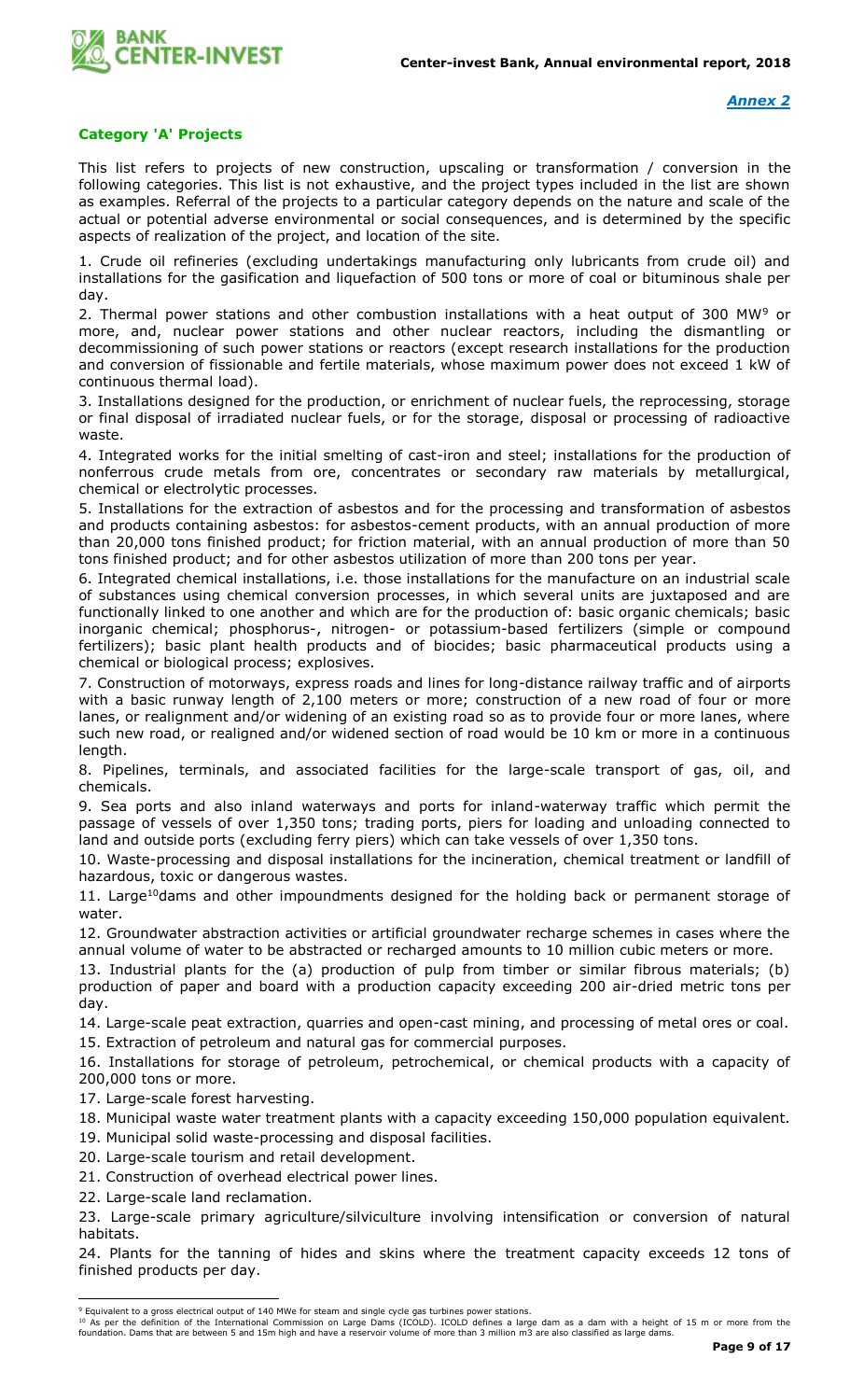

25. Installations for the intensive rearing of poultry or pigs with more than: 40,000 places for poultry; 2,000 places for production pigs (over 30 kg); or 750 places for sows.

26. Projects<sup>11</sup> which are planned to be carried out in sensitive locations or are likely to have a perceptible impact on such locations, even if the project category does not appear in the above list. Such sensitive locations include National Parks and other protected areas identified by national or international law, and other sensitive locations of international, national or regional importance, such as wetlands, forests with high biodiversity value, areas of archaeological or cultural significance, and areas of importance for indigenous peoples or other vulnerable groups.

27. Projects which involve significant adverse social consequences for the local inhabitants or other persons affected by the project.

28. Projects which involve large-scale resettlement or retrenchment (unbalancing of a stable economic situation).

<sup>11</sup> Including, specifically, social or environmental projects (such as renewable energy sources).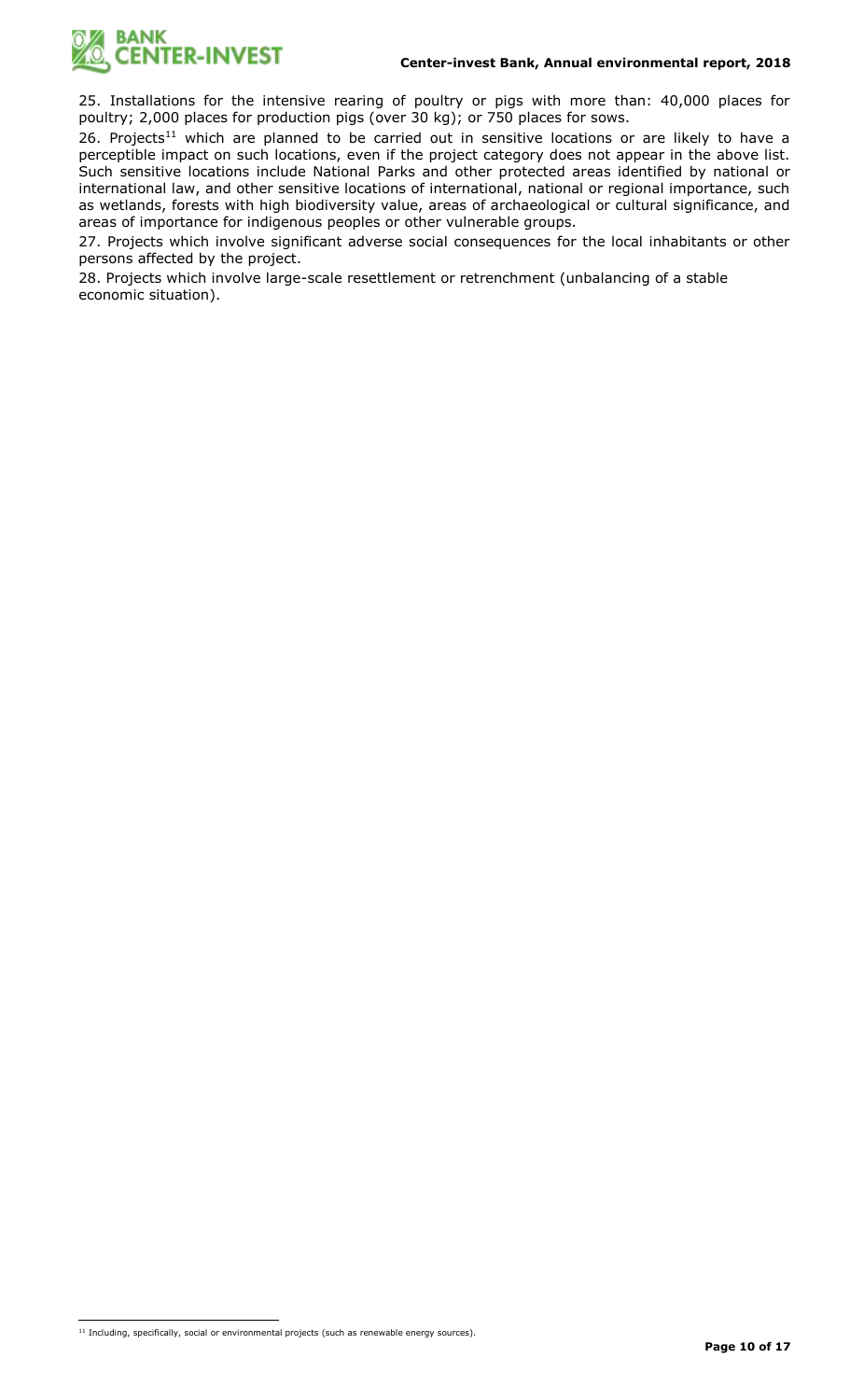

## *Annex 3*

# **Criteria for assessment of environmental and social risks***<sup>12</sup>*

| Loan issue criteria                                                                              | <b>Risk level</b>                                                                                                                                                                                                                                                                          | <b>Risk value</b> | <b>Total</b>                       |
|--------------------------------------------------------------------------------------------------|--------------------------------------------------------------------------------------------------------------------------------------------------------------------------------------------------------------------------------------------------------------------------------------------|-------------------|------------------------------------|
|                                                                                                  | (assessment criteria)                                                                                                                                                                                                                                                                      | (multiplier)      | (level x value)                    |
| Environmental and<br>social <sup>13</sup> risk in the<br>sector <sup>14</sup>                    | $1.0 - low/low$<br>1.5 - low/medium, medium/low<br>2.0 - medium/medium, low/high<br>2.5 - medium/high, high/low<br>3.0 - high/medium, high/high                                                                                                                                            | 40                | 40<br>60<br>80<br>100<br>120       |
| Amount of loan                                                                                   | 0 - up to 3 million rubles.<br>1 - 3 to 6 million rubles<br>2 - 6 to 30 million rubles<br>3 - more than 30 million rubles                                                                                                                                                                  | 20                | $\mathbf 0$<br>20<br>40<br>60      |
| Loan term                                                                                        | $1 - up to 6 months$<br>$2 - 6$ to 24 months<br>3 - more than 24 months                                                                                                                                                                                                                    | 20                | 20<br>40<br>60                     |
|                                                                                                  | 1.0 - account turnover; guarantee; bill;<br>unsecured loan<br>1.5 - account turnover; guarantee; bill;<br>unsecured loan + fixed assets; inventory<br>pledge; land without a history of industrial<br>production                                                                           |                   | 20<br>30                           |
|                                                                                                  | 2.0 - fixed assets; inventory pledge; land<br>without a history of industrial production<br>2.0 - account turnover; guarantee; bill;                                                                                                                                                       | 20                | 40<br>40                           |
| Collateral                                                                                       | unsecured loan $+$ land with a history of<br>industrial production or contamination<br>2.0 - account turnover; guarantee; bill;<br>unsecured loan + fixed assets; inventory<br>pledge; land without a history of industrial                                                                |                   | 40                                 |
|                                                                                                  | production + land with a history of<br>industrial production or contamination<br>2.5 - fixed assets; inventory pledge; land<br>without a history of industrial production +<br>land with a history of industrial production<br>or contamination<br>3.0 - land with a history of industrial |                   | 50<br>60                           |
|                                                                                                  | production or contamination                                                                                                                                                                                                                                                                |                   |                                    |
| <b>Business</b><br>experience of the<br>Borrower<br>(risk<br>management<br>skills) <sup>15</sup> | 1 - substantial<br>2 - moderate<br>3 - Iow                                                                                                                                                                                                                                                 | 20                | 20<br>40<br>60                     |
| <b>Total</b>                                                                                     |                                                                                                                                                                                                                                                                                            |                   | XXX (sum of<br>accumulated points) |
|                                                                                                  |                                                                                                                                                                                                                                                                                            | High              | 300-360                            |
|                                                                                                  |                                                                                                                                                                                                                                                                                            | Medium            | 171-299                            |
|                                                                                                  |                                                                                                                                                                                                                                                                                            | Low               | 100-170                            |

<sup>&</sup>lt;sup>12</sup> Preliminary assessment shall be performed for all projects considered by the Bank, on the basis of this Appendix. Assessment shall be carried out by the employees of<br>the Bank responsible for review of the customers' p

resettlement, and availability of the basic services.<br><sup>14</sup> According to the Note 'Industry Sector Classifier' attached hereto<br><sup>15</sup> The borrower's business experience means the CEO's years of service in the particular busin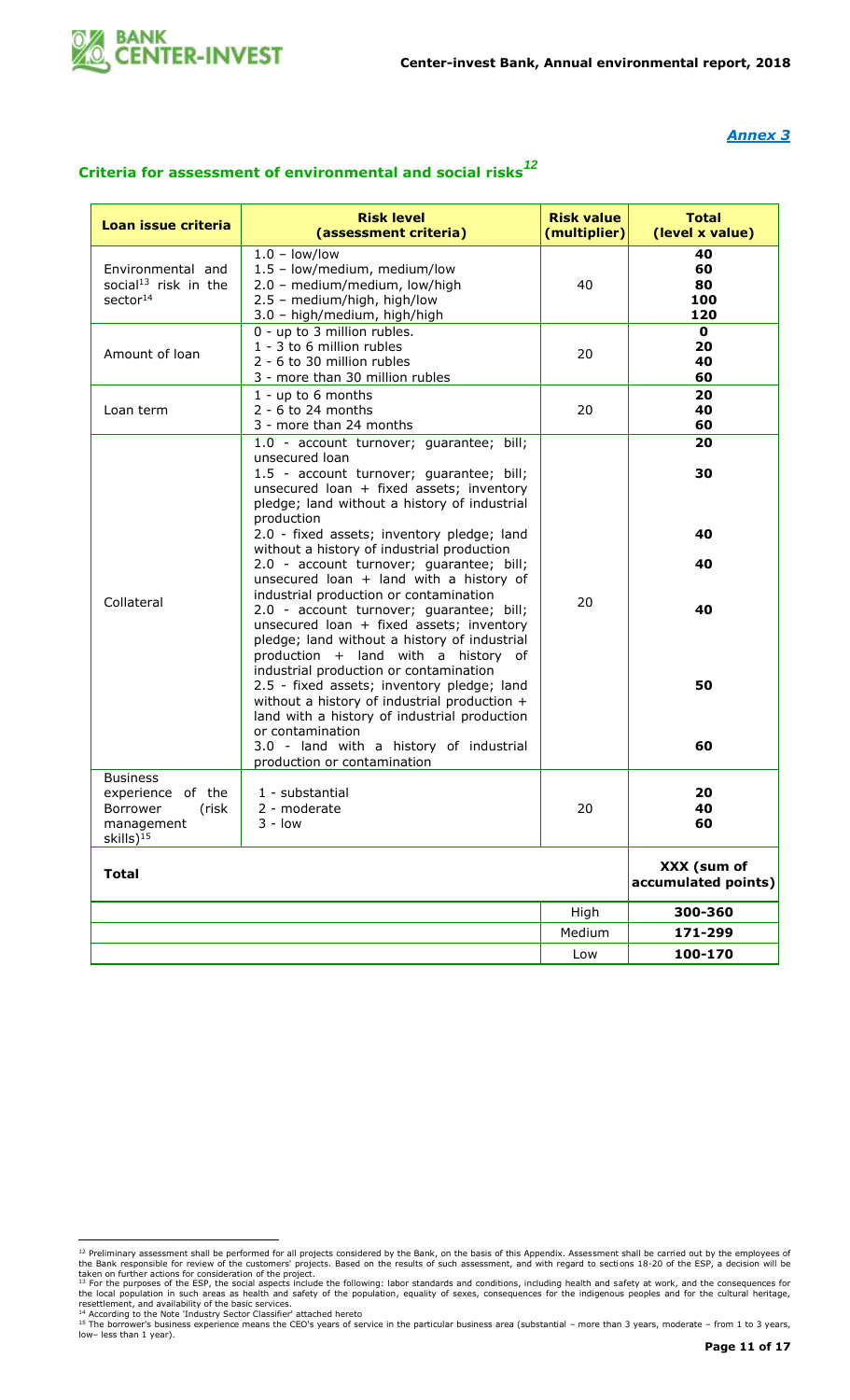

*Annex 4*

## **Form of the report on performance of a complex environmental and social examination and monitoring (CESE)<sup>16</sup>**

The Borrower :

Nature of operations and business of the Borrower:

Reviewed environmental information and identified problems:

Reviewed social information and identified problems:

Compliance with regulatory requirements in the area of environment protection, labor and migration laws, and social requirements and commitments:

Detailed information on major injuries and accidents over the last two years:

If the land is used as security, indicate whether it has been significantly contaminated. If yes, indicate whether the Bank, as the security holder, has any land rehabilitation commitments, and the amount of such commitments.

Minimization and monitoring of risks: specify further actions required / planned by the Borrower, especially the actions aimed at elimination of the problems connected with non-compliance with health, safety, and environment protection requirements, and the corresponding commitments.

Minimization and monitoring of risks: specify the measures to be implemented by the Bank, such as environment protection conditions, loan issue provisos, or monitoring requirements (i.e., submission by the Borrower of regular reports).

Opportunities in the areas of environment protection and social standards (e.g., reduction of wastes, more efficient use of energy, use of cleaner technologies):

By \_\_\_\_\_\_\_\_\_\_\_\_\_\_\_\_\_\_ Date \_\_\_\_\_\_\_\_\_\_\_\_\_\_\_

<sup>&</sup>lt;sup>16</sup> This Form must be filled in by the Bank's employees charged with review of the customers' projects, and shall be handed over to the Bank's employees responsible for<br>the final assessment in accordance with section 32 o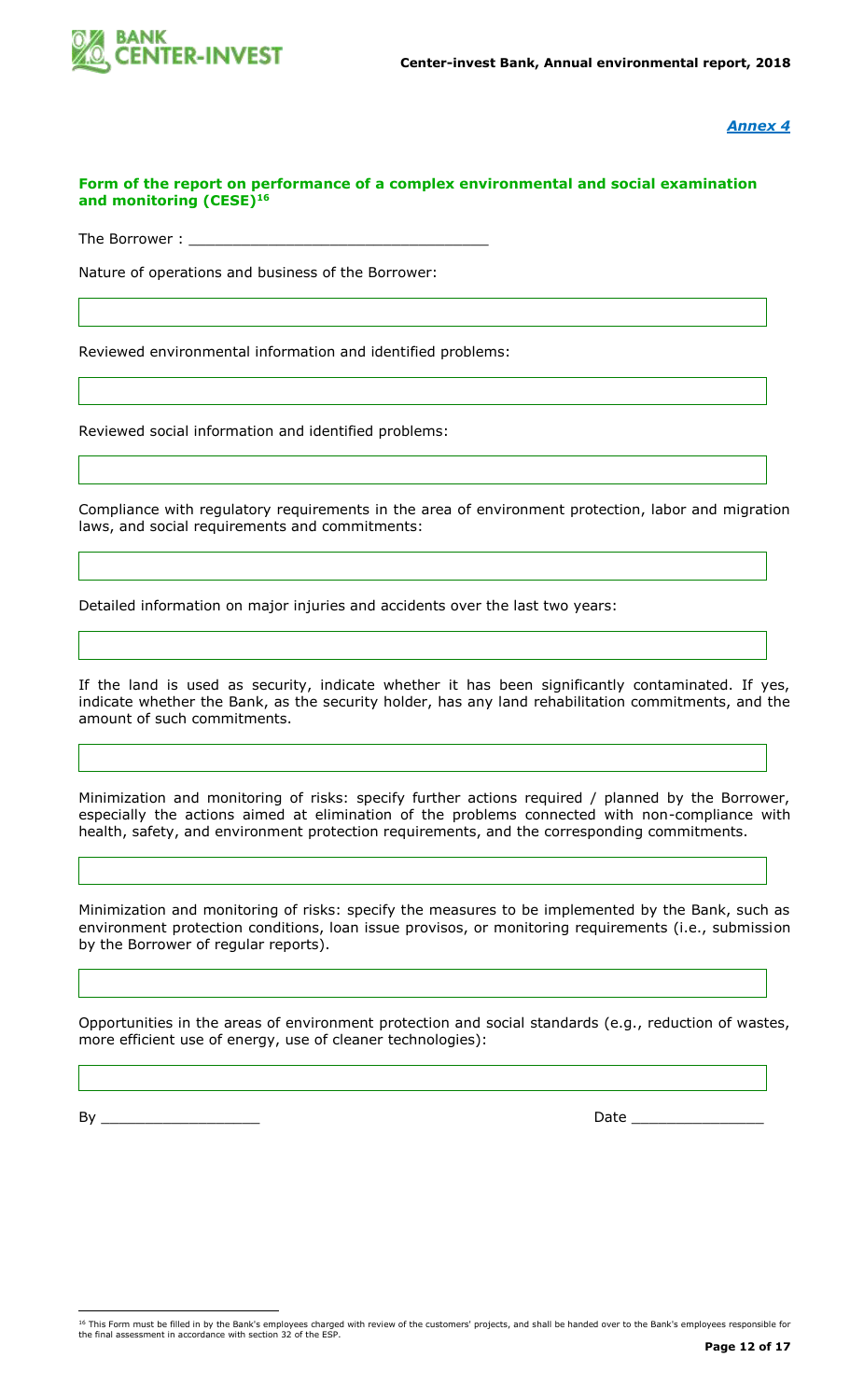

## *Annex 5*

# **Energy-efficiency loans (housing and communal sector)**

| N  | Loan ID   | <b>Project</b><br>amount<br>(RUR) | Loan<br>amount<br>(RUR) | <b>Issue date</b> | <b>Tenor</b><br>(month) | Loan type | Location      | # of<br>floors | # of<br>apartments | <b>Year of</b><br>construct. | <b>Construction</b><br>material |
|----|-----------|-----------------------------------|-------------------------|-------------------|-------------------------|-----------|---------------|----------------|--------------------|------------------------------|---------------------------------|
|    | 40180014  | 500 000,00                        | 500 000,00              | 16.02.2018        | 60                      | term loan | Rostov-on-Don | 9              | 141                | 1991                         | brick                           |
| 2  | 00180174  | 2 847 910,00                      | 2 847 910,00            | 25,04,2018        | 60                      | term loan | Rostov-on-Don | 9              | 94                 | 1972                         | brick                           |
| 3  | 31180031  | 1 300 000,00                      | 1 300 000,00            | 28.06.2018        | 36                      | term loan | Volgograd     | 5              | 70                 | 1972                         | <b>brick</b>                    |
| 4  | 00180290  | 2 300 000,00                      | 2 300 000,00            | 31.05.2018        | 36                      | term loan | Moscow        | 9              | 71                 | 1986                         | panel                           |
| 5  | 40180048  | 6 000 000,00                      | 6 000 000,00            | 15,05,2018        | 60                      | term loan | Rostov-on-Don | 16             | 91                 | 1990                         | monolith                        |
| 6  | 05180403  | 1 900 000,00                      | 1 900 000,00            | 16.07.2018        | 60                      | term loan | Taganrog      | 17             | 110                | 1986                         | panel                           |
| 7  | 05180404  | 1 900 000,00                      | 1 900 000,00            | 16.07.2018        | 60                      | term loan | Taganrog      | 9              | 212                | 1978                         | <b>brick</b>                    |
| 8  | 77180032  | 1 950 000,00                      | 1 950 000,00            | 20.08.2018        | 60                      | term loan | Shakhty       | 9              | 140                | 1982                         | <b>brick</b>                    |
| 9  | 01180043  | 2 100 000,00                      | 2 100 000,00            | 29.08.2018        | 60                      | term loan | Aksay         | 5              | 90                 | 1980                         | panel                           |
| 10 | 04180033  | 449 000,00                        | 449 000,00              | 31.07.2018        | 60                      | term loan | Rostov-on-Don | 5              | 89                 | 1969                         | brick                           |
| 11 | 27180056  | 1 200 000,00                      | 1 200 000,00            | 15.08.2018        | 36                      | term loan | Rostov-on-Don | 17             | 112                | 1986                         | panel                           |
| 12 | 30180056  | 1 000 000,00                      | 1 000 000,00            | 15.08.2018        | 60                      | term loan | Novocherkassk | 6              | 89                 | 1975                         | brick                           |
| 13 | 151180035 | 500 000,00                        | 500 000,00              | 10.09.2018        | 36                      | term loan | Shakhty       | 9              | 144                | 1977                         | brick                           |
| 14 | 86180049  | 525 000,00                        | 525 000,00              | 28.09.2018        | 60                      | term loan | Rostov-on-Don | 5              | 80                 | 1998                         | panel                           |
| 15 | 04180101  | 338 629,00                        | 338 629,00              | 11.09.2018        | 60                      | term loan | Rostov-on-Don | 5              | 60                 | 1989                         | panel                           |
| 16 | 04180102  | 950 000,00                        | 950 000,00              | 12.09.2018        | 36                      | term loan | Rostov-on-Don | 10             | 160                | 1997                         | panel                           |
| 17 | 60180077  | 7 000 000,00                      | 000 000,00 '            | 22.11.2018        | 3                       | term loan | Rostov-on-Don | 16             | 111                | 1978                         | panel                           |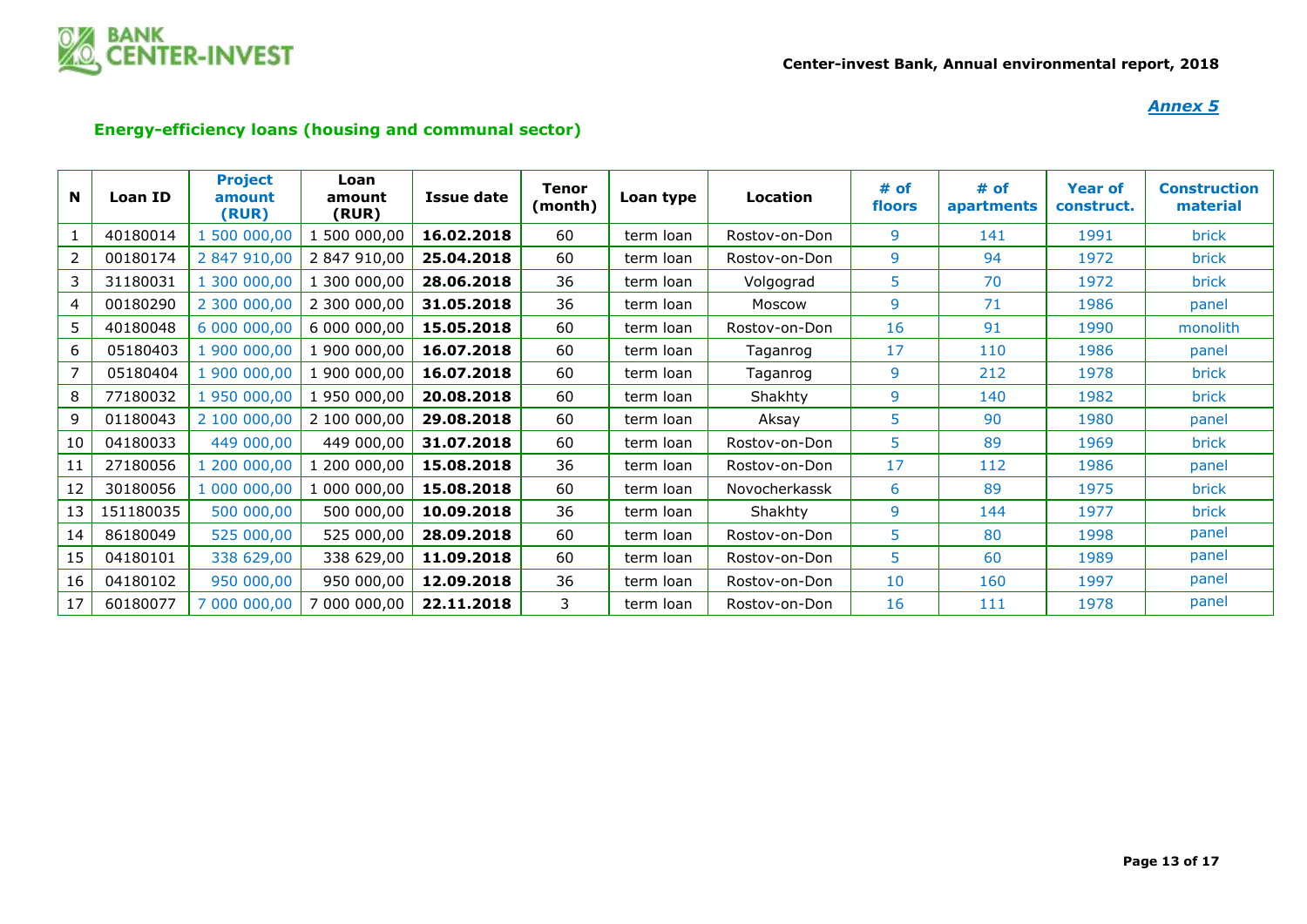

# **Energy-efficiency loans (except residential loans)**

| N              | <b>Customer</b> | <b>Project</b><br>amount<br>(RUR) | <b>Amount of</b><br>financing<br>(RUR) | <b>Payback</b><br>period | <b>Energy saving</b><br>(per unit) | <b>Industry</b> | <b>Issue</b><br>date | <b>Type of</b><br>credit | <b>Reducing of</b><br>$CO2$ (t per year) |
|----------------|-----------------|-----------------------------------|----------------------------------------|--------------------------|------------------------------------|-----------------|----------------------|--------------------------|------------------------------------------|
| $\mathbf{1}$   | Borrower-1      | 7 500,000                         | 4 000,000                              | 4,7                      | 54,3% (dt)                         | agriculture     | 22.02.18             | credit line              | 52,2                                     |
| $\overline{2}$ | Borrower-2      | 6 000,000                         | 6 000,000                              | 4,8                      | 58,3% (dt)                         | agriculture     | 12.03.18             | credit line              | 69,9                                     |
| 3              | Borrower-3      | 5 650,000                         | 5 630,000                              | 4,5                      | 58,3% (dt)                         | agriculture     | 22.02.18             | credit line              | 69,9                                     |
| 4              | Borrower-4      | 1871,695                          | 1 497,000                              | 1,5                      | 32,7% (el)                         | agriculture     | 16.03.18             | credit line              | 60,9                                     |
| 5              | Borrower-5      | 7 115,400                         | 7 115,400                              | 4,4                      | 60% (dt)                           | agriculture     | 07.05.18             | credit line              | 84,5                                     |
| 6              | Borrower-6      | 11 177,592                        | 10 000,000                             | 4,7                      | 65,1% (dt)                         | agriculture     | 08.05.18             | credit line              | 52,6                                     |
| 7              | Borrower-7      | 2 470,000                         | 1 400,000                              | 3,9                      | 75,8% (dt)                         | agriculture     | 14.05.18             | credit line              | 225,3                                    |
| 8              | Borrower-8      | 12 000,000                        | 12 000,000                             | 4,9                      | 71,8% (dt)                         | agriculture     | 16.05.18             | credit line              | 103,7                                    |
| 9              | Borrower-9      | 25 000,000                        | 20 000,000                             | 4,4                      | 79,3% (dt)                         | agriculture     | 18.05.18             | credit line              | 203,8                                    |
| 10             | Borrower-10     | 7 241,300                         | 5 790,000                              | 3,0                      | 69,5% (dt)                         | agriculture     | 23.05.18             | credit line              | 99,6                                     |
| 11             | Borrower-11     | 37 500,000                        | 37 500,000                             | 5,0                      | 70% (dt)                           | agriculture     | 22.05.18             | credit line              | 262,8                                    |
| 12             | Borrower-12     | 1 390,000                         | 1 048,000                              | 1,6                      | 66% (dt)                           | agriculture     | 07.05.18             | credit line              | 67,0                                     |
| 13             | Borrower-13     | 44 175,872                        | 37 549,000                             | 4,7                      | 79,3% (dt)                         | agriculture     | 15.05.18             | credit line              | 621,6                                    |
| 14             | Borrower-14     | 1 362,000                         | 1 360,000                              | 2,2                      | 51,3% (dt)                         | agriculture     | 26.04.18             | credit line              | 49,3                                     |
| 15             | Borrower-15     | 6 986,726                         | 5 900,000                              | 4,8                      | 69,4% (dt)                         | agriculture     | 24.05.18             | credit line              | 99,2                                     |
| 16             | Borrower-16     | 18 745,167                        | 18 745,167                             | 4,6                      | 73,8% (dt)                         | agriculture     | 04.05.18             | credit line              | 317,6                                    |
| 17             | Borrower-17     | 1 273,000                         | 1 018,000                              | 1,9                      | 60,6% (dt)                         | agriculture     | 25.05.18             | credit line              | 53,0                                     |
| 18             | Borrower-18     | 22 719,704                        | 18 419,914                             | 4,8                      | 73,1% (dt)                         | agriculture     | 08.05.18             | credit line              | 85,2                                     |
| 19             | Borrower-19     | 9 006,373                         | 7 655,131                              | 4,7                      | 73,5% (dt)                         | agriculture     | 04.06.18             | credit line              | 78,2                                     |
| 20             | Borrower-20     | 11 177,592                        | 9 500,000                              | 4,3                      | 68,4% (dt)                         | agriculture     | 04.05.18             | credit line              | 74,6                                     |
| 21             | Borrower-21     | 1 959,000                         | 1 909,000                              | 2,6                      | 57,3% (dt)                         | agriculture     | 18.05.18             | credit line              | 58,9                                     |
| 22             | Borrower-22     | 11 150,000                        | 10 800,000                             | 3,1                      | 75% (dt)                           | agriculture     | 07.06.18             | credit line              | 150,2                                    |
| 23             | Borrower-23     | 13 800,000                        | 11 040,000                             | 4,6                      | 63,2% (dt)                         | agriculture     | 18.06.18             | credit line              | 183,1                                    |
| 24             | Borrower-24     | 7 7 29, 413                       | 7 000,000                              | 4,6                      | 67,9% (dt)                         | agriculture     | 21.05.18             | credit line              | 56,2                                     |
| 25             | Borrower-25     | 14 600,000                        | 13 000,000                             | 4,0                      | 68,5% (dt)                         | agriculture     | 19.06.18             | credit line              | 57,9                                     |
| 26             | Borrower-26     | 8 840,278                         | 8 840,000                              | 5,0                      | 77,6% (dt)                         | agriculture     | 10.05.18             | credit line              | 108,3                                    |
| 27             | Borrower-27     | 11 800,000                        | 11 800,000                             | 4,9                      | 76,9% (dt)                         | agriculture     | 08.05.18             | credit line              | 104,2                                    |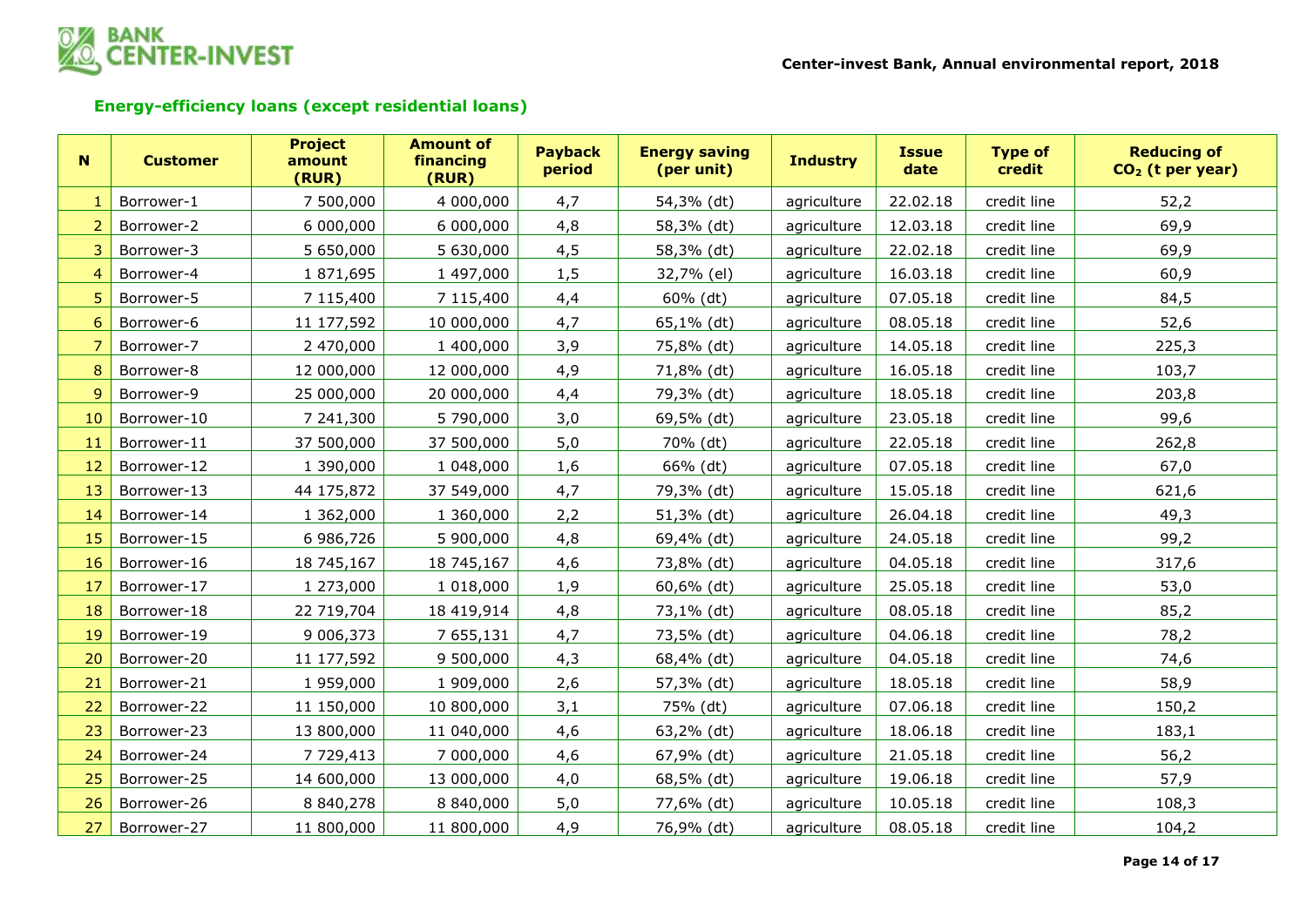

| 28 | Borrower-28 | 1 280,000  | 1 280,000  | 1,3 | 64,4% (dt) | agriculture | 07.05.18 | credit line | 73,7  |
|----|-------------|------------|------------|-----|------------|-------------|----------|-------------|-------|
| 29 | Borrower-29 | 1 230,000  | 1 230,000  | 2,0 | 51,9% (dt) | agriculture | 04.05.18 | credit line | 43,8  |
| 30 | Borrower-30 | 5 100,000  | 5 100,000  | 4,6 | 59,8% (dt) | agriculture | 06.06.18 | credit line | 69,9  |
| 31 | Borrower-31 | 1 620,000  | 1 620,000  | 0,8 | 75% (dt)   | agriculture | 23.05.18 | credit line | 140,8 |
| 32 | Borrower-32 | 8 285,554  | 8 285,000  | 4,1 | 68,9% (dt) | agriculture | 14.05.18 | credit line | 97,0  |
| 33 | Borrower-33 | 5 170,000  | 5 170,000  | 3,1 | 72% (dt)   | agriculture | 14.06.18 | credit line | 121,0 |
| 34 | Borrower-34 | 5 500,000  | 2 500,000  | 4,7 | 55,9% (el) | agriculture | 06.07.18 | credit line | 55,7  |
| 35 | Borrower-35 | 1 250,000  | 1 250,000  | 2,0 | 52,9% (dt) | agriculture | 22.05.18 | credit line | 45,7  |
| 36 | Borrower-36 | 7 903,716  | 6 715,000  | 5,0 | 65,1% (dt) | agriculture | 29.08.18 | credit line | 52,6  |
| 37 | Borrower-37 | 33 600,000 | 26 900,000 | 5,0 | 75% (dt)   | agriculture | 09.08.18 | credit line | 375,5 |
| 38 | Borrower-38 | 4 851,302  | 4 850,000  | 4,6 | 48,9% (dt) | agriculture | 22.08.18 | credit line | 44,9  |
| 39 | Borrower-39 | 1 370,000  | 1 370,000  | 0,7 | 74,4% (dt) | agriculture | 22.08.18 | credit line | 145,5 |
| 40 | Borrower-40 | 16 785,411 | 16 785,000 | 4,8 | 63,3% (dt) | agriculture | 22.08.18 | credit line | 169,0 |
| 41 | Borrower-41 | 8 250,147  | 8 250,000  | 4,2 | 66% (dt)   | agriculture | 23.08.18 | credit line | 103,3 |
| 42 | Borrower-42 | 8 450,210  | 8 400,000  | 4,5 | 67,5% (dt) | agriculture | 16.08.18 | credit line | 84,5  |
| 43 | Borrower-43 | 13 278,409 | 11 825,751 | 5,0 | 76% (dt)   | agriculture | 07.09.18 | credit line | 158,5 |
| 44 | Borrower-44 | 5 866,970  | 5 866,970  | 4,3 | 67,4% (dt) | agriculture | 04.09.18 | credit line | 97,0  |
| 45 | Borrower-45 | 2 440,000  | 2 196,000  | 2,9 | 68,2% (dt) | agriculture | 11.09.18 | credit line | 60,5  |
| 46 | Borrower-46 | 1 950,000  | 1 950,000  | 1,9 | 56,7% (dt) | agriculture | 20.08.18 | credit line | 73,8  |
| 47 | Borrower-47 | 13 100,000 | 11 135,000 | 4,8 | 57,1% (dt) | agriculture | 30.08.18 | credit line | 125,2 |
| 48 | Borrower-48 | 10 958,424 | 9 800,000  | 4,8 | 78,8% (dt) | agriculture | 29.08.18 | credit line | 104,8 |
| 49 | Borrower-49 | 3 036,600  | 3 000,000  | 3,8 | 53,3% (el) | agriculture | 28.08.18 | credit line | 28,6  |
| 50 | Borrower-50 | 7 450,000  | 7 450,000  | 4,7 | 59,4% (dt) | agriculture | 15.05.18 | credit line | 64,1  |
| 51 | Borrower-51 | 11 425,983 | 10 280,000 | 4,9 | 66,1% (dt) | agriculture | 16.05.18 | credit line | 91,5  |
| 52 | Borrower-52 | 10 750,000 | 10 750,000 | 4,0 | 74% (dt)   | agriculture | 10.05.18 | credit line | 115,8 |
| 53 | Borrower-53 | 2 410,000  | 1 928,000  | 2,0 | 66,7% (dt) | agriculture | 27.08.18 | credit line | 93,9  |
| 54 | Borrower-54 | 6 500,000  | 6 500,000  | 3,7 | 69% (dt)   | agriculture | 28.09.18 | credit line | 90,7  |
| 55 | Borrower-55 | 6 500,000  | 6 500,000  | 3,7 | 69% (dt)   | agriculture | 28.09.18 | credit line | 90,7  |
| 56 | Borrower-56 | 11 060,000 | 11 000,000 | 4,4 | 48,2% (dt) | agriculture | 05.10.18 | credit line | 197,9 |
| 57 | Borrower-57 | 6 725,646  | 6 725,000  | 4,9 | 67,4% (dt) | agriculture | 26.09.18 | credit line | 97,0  |
| 58 | Borrower-58 | 5 979,530  | 4 992,000  | 4,3 | 70% (dt)   | agriculture | 30.10.18 | credit line | 109,5 |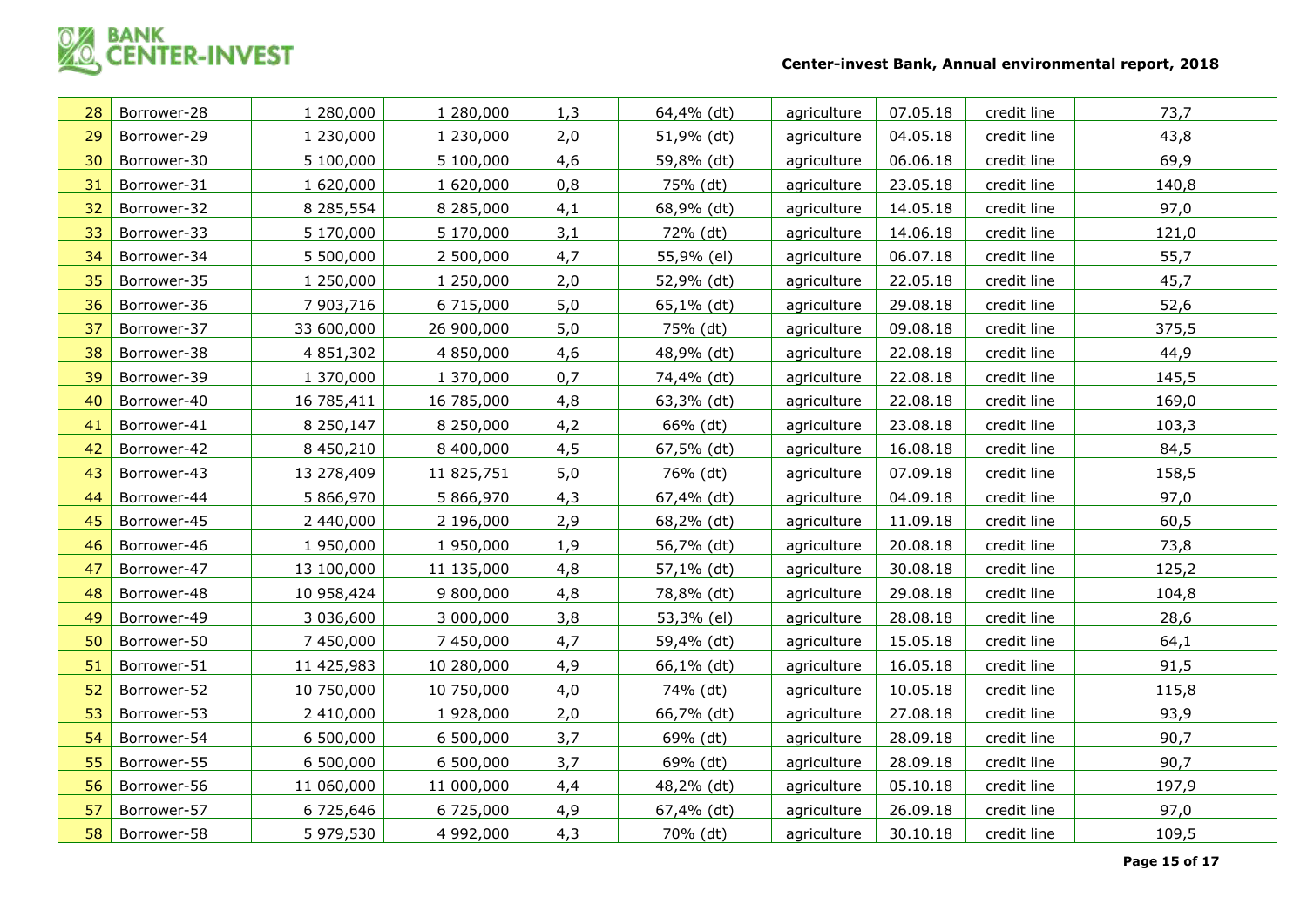

| 59 | Borrower-59 | 6 278,314  | 2 720,600  | 4,9 | 70% (dt)     | agriculture | 27.09.18 | credit line | 87,6  |
|----|-------------|------------|------------|-----|--------------|-------------|----------|-------------|-------|
| 60 | Borrower-60 | 15 002,413 | 12 000,000 | 5,0 | 81,5% (dt)   | agriculture | 12.10.18 | credit line | 137,7 |
| 61 | Borrower-61 | 15 998,409 | 13 400,000 | 4,7 | 80,2% (dt)   | agriculture | 19.10.18 | credit line | 139,4 |
| 62 | Borrower-62 | 6 300,000  | 6 300,000  | 4,6 | 67,7% (dt)   | agriculture | 09.11.18 | credit line | 98,3  |
| 63 | Borrower-63 | 6 300,000  | 6 300,000  | 4,6 | 67,7% (dt)   | agriculture | 09.11.18 | credit line | 98,3  |
| 64 | Borrower-64 | 4 573,814  | 3 891,244  | 4,0 | 66% (el)     | trading     | 19.10.18 | credit line | 16,5  |
| 65 | Borrower-65 | 2 116,200  | 1 798,770  | 4,3 | 51% (el)     | trading     | 19.10.18 | credit line | 18,2  |
| 66 | Borrower-66 | 57 244,000 | 39 000,000 | 2,4 | 20% (el)     | production  | 07.11.18 | credit line | 16,3  |
| 67 | Borrower-67 | 6 485,158  | 4 500,000  | 4,9 | 33,3% (dt)   | agriculture | 13.11.18 | credit line | 18,8  |
| 68 | Borrower-68 | 4 250,000  | 4 250,000  | 2,8 | 77,8% (dt)   | agriculture | 23.11.18 | credit line | 109,5 |
| 69 | Borrower-69 | 13 800,000 | 13 800,000 | 3,2 | 77,8% (dt)   | agriculture | 15.08.18 | credit line | 306,7 |
| 70 | Borrower-70 | 23 237,546 | 21 500,000 | 4,7 | 74,3% (dt)   | agriculture | 10.07.18 | credit line | 271,2 |
| 71 | Borrower-71 | 6 485,158  | 4 485,000  | 4,8 | 64,4% (dt)   | agriculture | 11.09.18 | credit line | 96,3  |
| 72 | Borrower-72 | 4 851,302  | 3 800,000  | 3,5 | 68% (dt)     | agriculture | 22.10.18 | credit line | 99,7  |
| 73 | Borrower-73 | 4 571,249  | 3 656,000  | 3,0 | 72,6% (dt)   | agriculture | 03.10.18 | credit line | 107,6 |
| 74 | Borrower-74 | 7 946,503  | 7 946,503  | 5,0 | 70,5% (dt)   | agriculture | 19.10.18 | credit line | 82,4  |
| 75 | Borrower-75 | 4 851,302  | 4 851,302  | 4,6 | 72,7% (dt)   | agriculture | 12.11.18 | credit line | 75,1  |
| 76 | Borrower-76 | 7 571,263  | 6 057,010  | 4,4 | 65,3% (dt)   | agriculture | 21.11.18 | credit line | 88,2  |
| 77 | Borrower-77 | 7 000,000  | 7 000,000  | 4,5 | 68,2% (dt)   | agriculture | 07.06.18 | credit line | 93,9  |
| 78 | Borrower-78 | 6 300,000  | 6 300,000  | 4,6 | 67,5% (dt)   | agriculture | 17.09.18 | credit line | 84,5  |
| 79 | Borrower-79 | 12 000,000 | 12 000,000 | 4,5 | 77,5% (dt)   | agriculture | 28.06.18 | credit line | 140,4 |
| 80 | Borrower-80 | 7 400,000  | 7 400,000  | 4,8 | 64% (dt)     | agriculture | 18.09.18 | credit line | 83,4  |
| 81 | Borrower-81 | 6 400,000  | 3 000,000  | 4,9 | 64,4% (dt)   | agriculture | 24.09.18 | credit line | 85,0  |
| 82 | Borrower-82 | 5 864,029  | 4 3 64,000 | 4,3 | 67,6% (dt)   | agriculture | 28.06.18 | credit line | 97,9  |
| 83 | Borrower-83 | 6 458,158  | 5 836,642  | 4,6 | 69,5% (dt)   | agriculture | 24.10.18 | credit line | 99,6  |
| 84 | Borrower-84 | 5 170,000  | 5 170,000  | 5,0 | 55% (dt)     | agriculture | 30.05.18 | credit line | 57,4  |
| 85 | Borrower-85 | 5 446,467  | 4 000,000  | 4,7 | $61,5%$ (dt) | agriculture | 26.11.18 | credit line | 64,9  |
| 86 | Borrower-86 | 5 446,467  | 4 900,000  | 4,5 | $61,5%$ (dt) | agriculture | 26.11.18 | credit line | 64,9  |
| 87 | Borrower-87 | 2 500,000  | 2 000,000  | 3,0 | 55,7% (dt)   | agriculture | 20.11.18 | credit line | 59,0  |
| 88 | Borrower-88 | 5 500,000  | 5 500,000  | 2,1 | 81,9% (dt)   | agriculture | 04.06.18 | credit line | 184,6 |
| 89 | Borrower-89 | 27 500,000 | 21 500,000 | 4,9 | 69,5% (dt)   | agriculture | 10.05.18 | credit line | 285,6 |